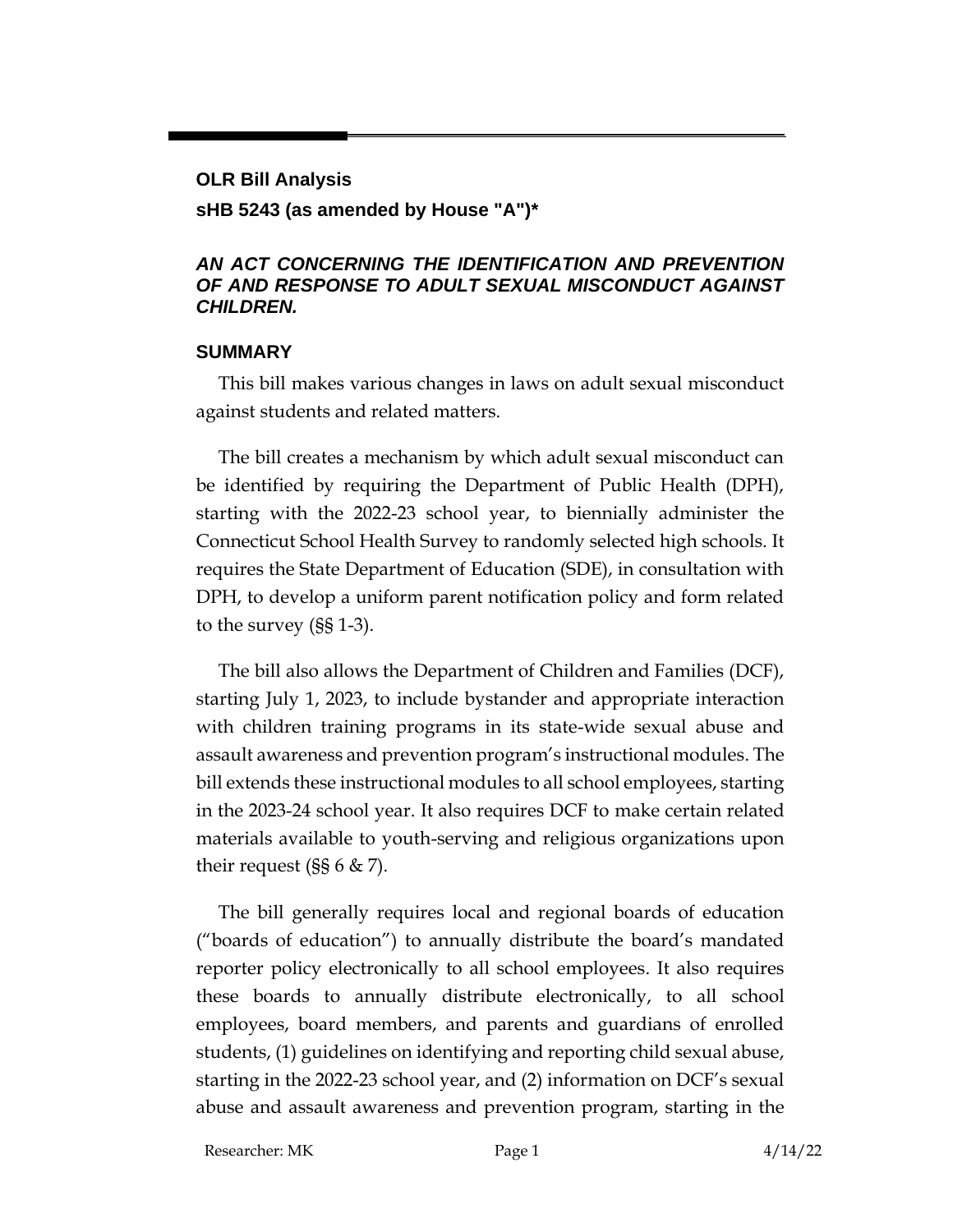2023-24 school year (§ 5).

Starting July 1, 2023, it also requires school employees to complete training every three years on the (1) prevention and identification of, and response to, child sexual abuse and assault and (2) bystander and appropriate interaction with children training programs (§ 5).

The bill expands the list of mandated reporters to include paid youth camp staff members age 21 or older (§ 4).

It establishes a task force to study the sexual abuse and exploitation of children on the Internet or facilitated by in-state Internet users from 2019 through 2021 (§ 8).

Lastly, it expands the state's address confidentiality program by allowing victims of kidnapping, trafficking, or substantiated child abuse or children who are subjects of parental termination orders to participate (§§ 9-11).

\*House Amendment " $A$ ", among other things, (1) requires DCF to include bystander and appropriate interaction with children training programs in its statewide sexual abuse and assault awareness and prevention program's instructional modules, rather than developing them in conjunction with various other agencies; (2) requires school boards to distribute the training program materials rather than include them in their in-service training, and requires school employees to complete related training every three years; (3) adds paid youth camp staff members who are age 21 or older to the mandated reporter list, instead of volunteers age 18 or older; and (4) adds the provisions establishing the task force and expanding the address confidentiality program.

It also removes from the underlying bill provisions on the statute of limitations for a mandated reporter's failure to report, victim sensitivity training program, hiring check list, DCF's framework on sexual misconduct in schools and the associated school board policies, and state board of education disciplinary action.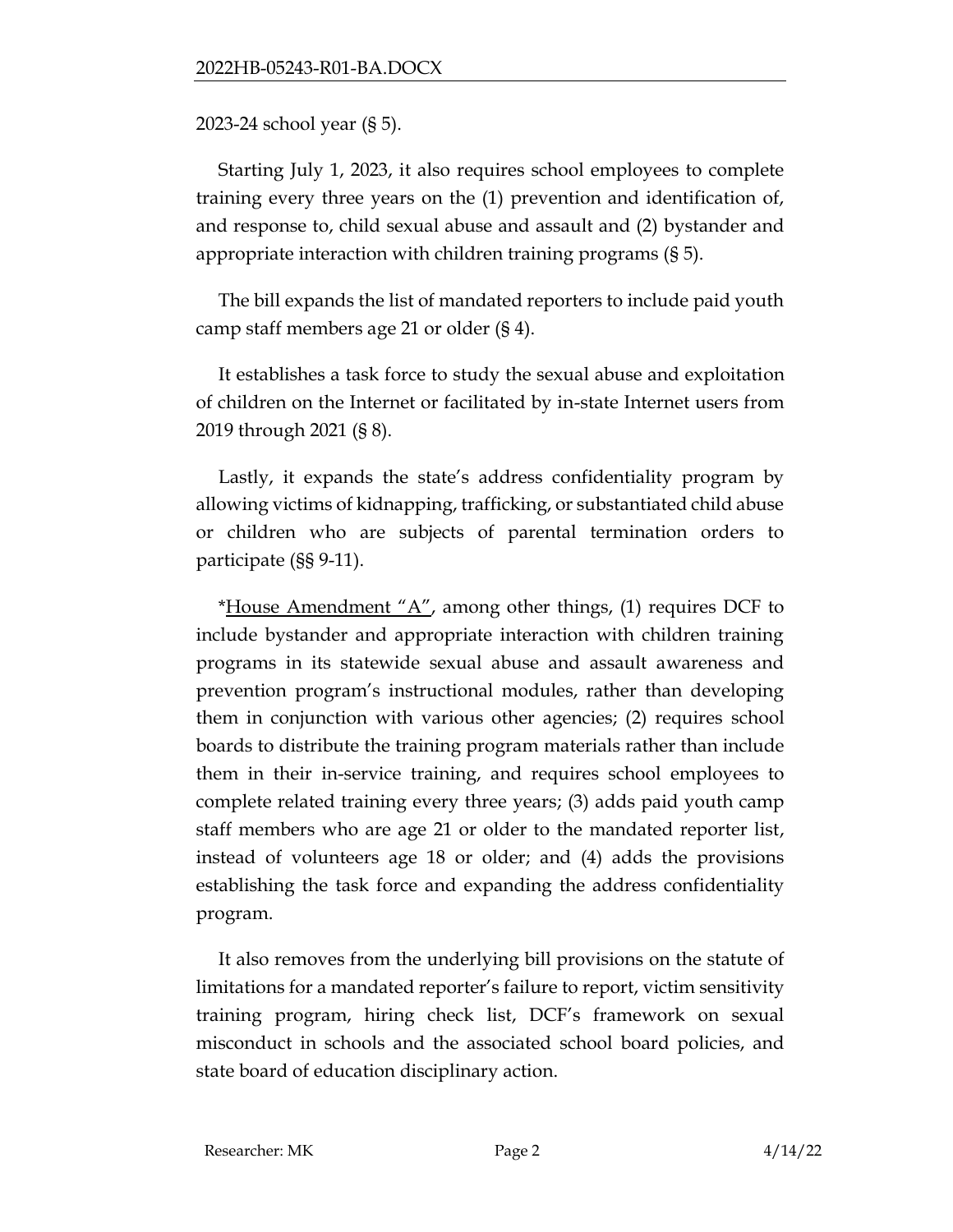EFFECTIVE DATE: July 1, 2022, except the provisions on (1) SDE's parent notification policy and form (§ 3) and the child abuse and exploitation task force (§ 8) are effective upon passage and (2) expanding the list of mandated reporters (§ 4) is effective October 1, 2022.

#### **§§ 1-3 — CONNECTICUT SCHOOL HEALTH SURVEY**

The bill requires DPH, starting with the 2022-23 school year, to biennially administer the Connecticut School Health Survey to students in grades nine through 12, if the department receives funding from the federal Centers for Disease Control and Prevention (CDC) for it.

Under the bill, the survey must be (1) based on the CDC's Youth Risk Behavior Survey and (2) administered in the high schools the CDC randomly selects.

# *Additional Survey Questions (§§ 1 & 2)*

The bill allows DPH to develop additional survey questions that are relevant to the health concerns of the state's high school students. If DPH does this, it must be in consultation with the departments of Children and Families, Education, and Mental Health and Addiction Services, and any other agency or public interest group DPH deems necessary.

It also requires the child advocate, in consultation with DPH and DCF and by October 1, 2022, to develop and update, as necessary, questions to assess the risk of youths becoming victims of sexual assault or misconduct by an adult. These questions must be included in the survey.

## *DPH Guidelines (§ 1)*

The bill requires DPH to provide boards of education with guidelines on administering the survey, and the boards must do so according to these guidelines.

Under the bill, the guidelines must include the:

- 1. CDC survey protocol;
- Researcher: MK Page 3 4/14/22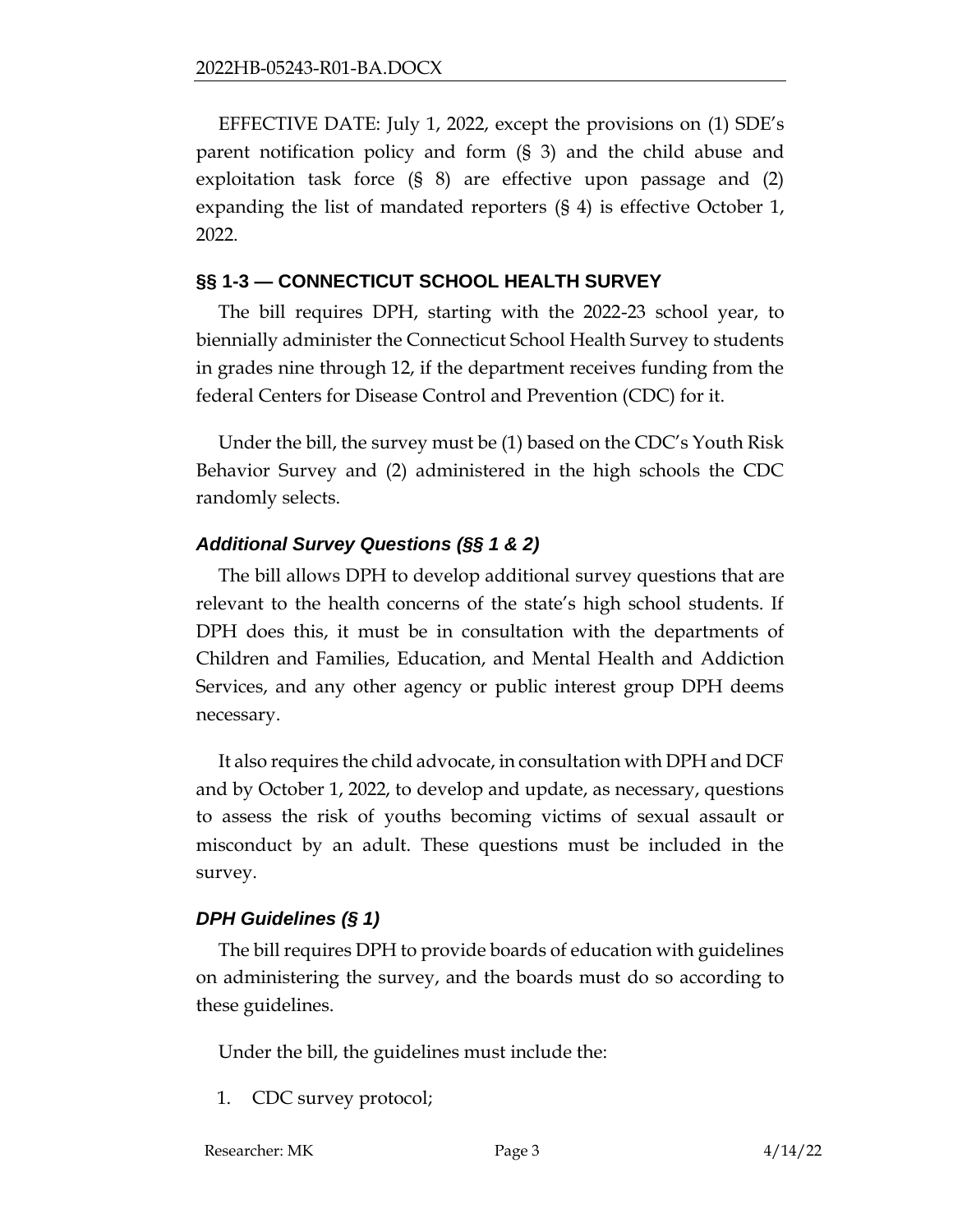- 2. requirement to give parents the opportunity to exclude their children from the survey by denying permission in writing, on a DPH-prescribed form;
- 3. requirement for the survey to be anonymous and designed to protect student privacy;
- 4. timeframe for completing the survey; and
- 5. process for submitting survey results to the department.

#### *SDE Uniform Parent Notification Policy and Form (§ 3)*

The bill requires SDE, by January 1, 2023, and in consultation with DPH, to develop a uniform parental notification policy and form for boards of education to use in administering the survey.

Under the bill, SDE's uniform policy must address timely notification to the parents or guardians of students in grades nine to 12 about the Connecticut School Health Survey at least 21 days before the date the board will administer the survey.

It also requires SDE to develop a notification form for parents and guardians that includes (1) an explanation of the survey and how a parent or guardian may opt out and (2) the Internet link to the survey.

## **§ 6 — STATE-WIDE SEXUAL ABUSE AND ASSAULT AWARENESS AND PREVENTION PROGRAM**

By law, DCF, in collaboration with SDE and Connecticut Alliance to End Sexual Violence, or a similar entity, must identify or develop a statewide sexual abuse and assault awareness and prevention program for use by boards of education. The bill delays the deadline for DCF to develop the program until July 1, 2023, and correspondingly delays the deadline for school boards to implement the program until the 2023-24 school year.

Under current law, the program must include instructional modules for teachers that may include:

1. training on preventing, identifying, and responding to child

Researcher: MK Page 4 4/14/22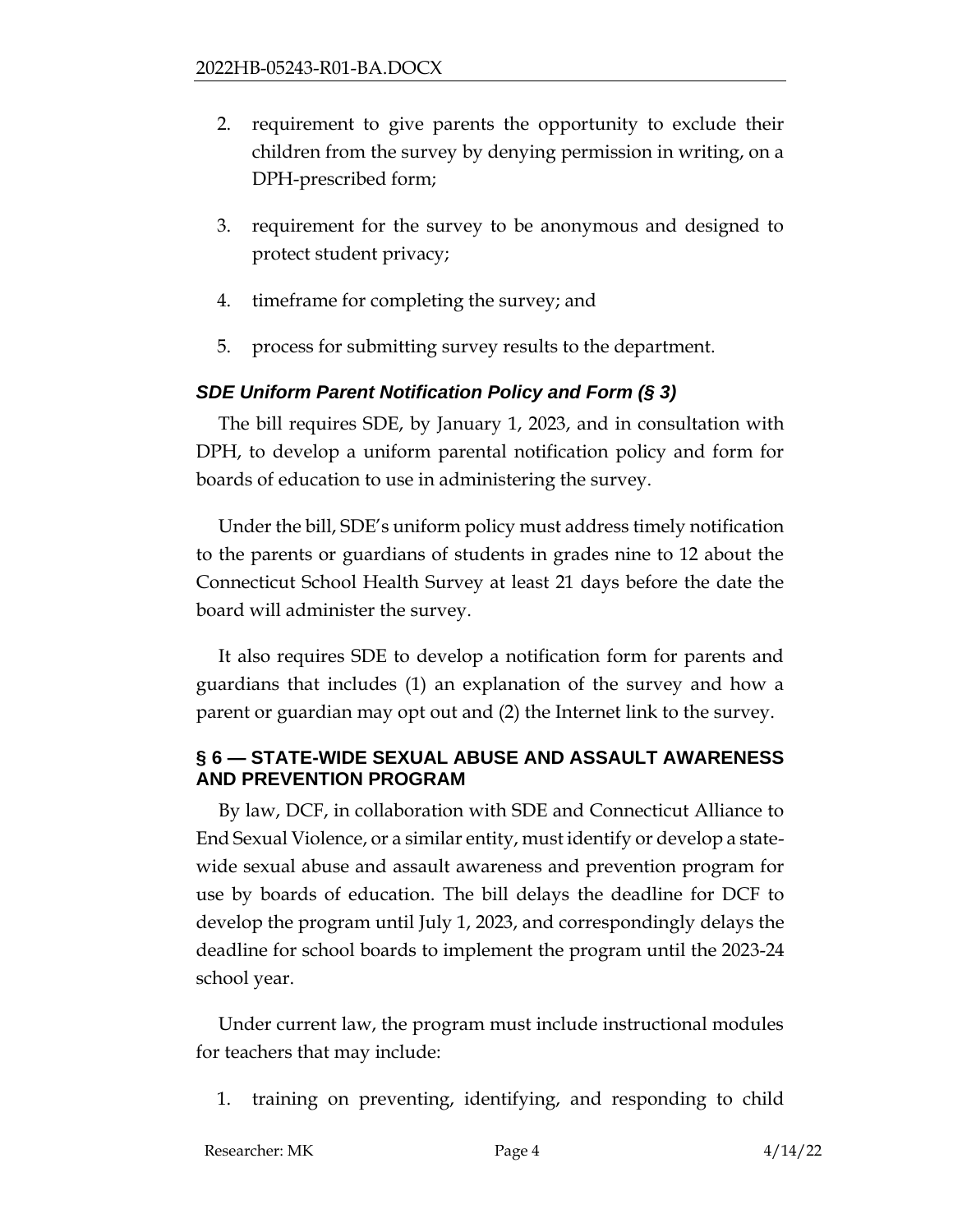sexual abuse and assault and

2. resources to further student, teacher, and parental awareness about child sexual abuse and assault and their prevention.

Under the bill, starting July 1, 2023, these instructional modules (1) must be for all school employees, not only teachers, and (2) may include a bystander training program and an appropriate interaction with children training program.

Under the bill, a "school employee" is:

- 1. a teacher, substitute teacher, school administrator, school superintendent, guidance counselor, school counselor, psychologist, social worker, nurse, physician, school paraprofessional, or coach (a) employed by a board of education or a private elementary, middle, or high school or (b) working in a public or private elementary, middle, or high school; or
- 2. anyone who, in the performance of his or her duties, has regular contact with students and provides services to or on behalf of students enrolled in a public or private elementary, middle, or high school, under a contract with the board of education or private school's supervisory agent.

# **§ 7 — DCF MATERIALS TO CERTAIN ORGANIZATIONS**

Starting July 1, 2023, the bill requires DCF to make available, upon request of a youth-serving organization or religious organization, any materials relating to the training regarding the (1) preventing, identifying, and responding to child sexual abuse and assault; (2) bystander training program; and (3) appropriate interaction with children training program.

# **§ 5 — BOARD OF EDUCATION POLICIES ON REPORTING CHILD ABUSE AND NEGLECT**

## *Policy Distribution*

By law, each board of education must adopt a written policy for the mandatory reporting of suspected child abuse or neglect by school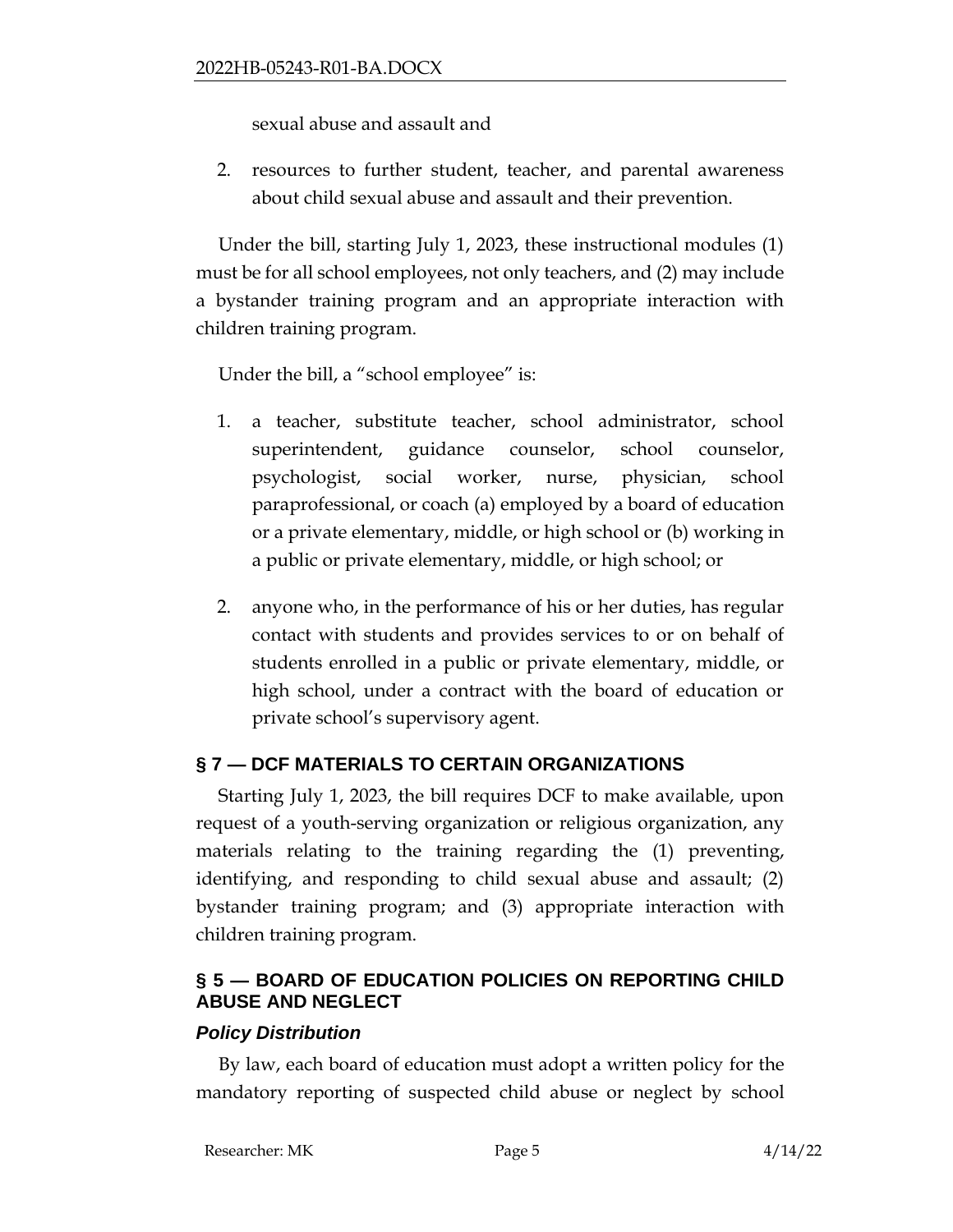employees. (School employee has the same meaning as under § 6 above.)

Under existing law, the policy must be distributed annually to all school employees employed by the board. The bill requires that this annual distribution be done electronically.

Starting with the 2022-23 school year, the bill requires each local and regional school board to distribute a copy of the guidelines on identifying and reporting child sexual abuse developed by the governor's task force on justice for abused children. It must be distributed electronically to all school employees, board members, and the parents and guardians of students enrolled in the schools under the board's jurisdiction.

Starting with the 2023-24 school year, the bill requires each board of education to distribute electronically to all school employees, board members, and the parents and guardians of enrolled students, information on DCF's sexual abuse and assault awareness and prevention program (see § 6 above).

## *School Employee Training*

Starting on July 1, 2023, the bill requires each school employee employed by a board of education to complete:

- 1. training on preventing, identifying, and responding to child sexual abuse and assault;
- 2. the bystander training program; and
- 3. the appropriate interaction with children training program.

Under the bill, each school employee must repeat the training at least once every three years.

## **§ 4 — MANDATED REPORTERS**

The law generally imposes a legal responsibility on a specified class of individuals and entities (e.g., doctors, social workers, and school employees) to report to the appropriate authorities any reasonable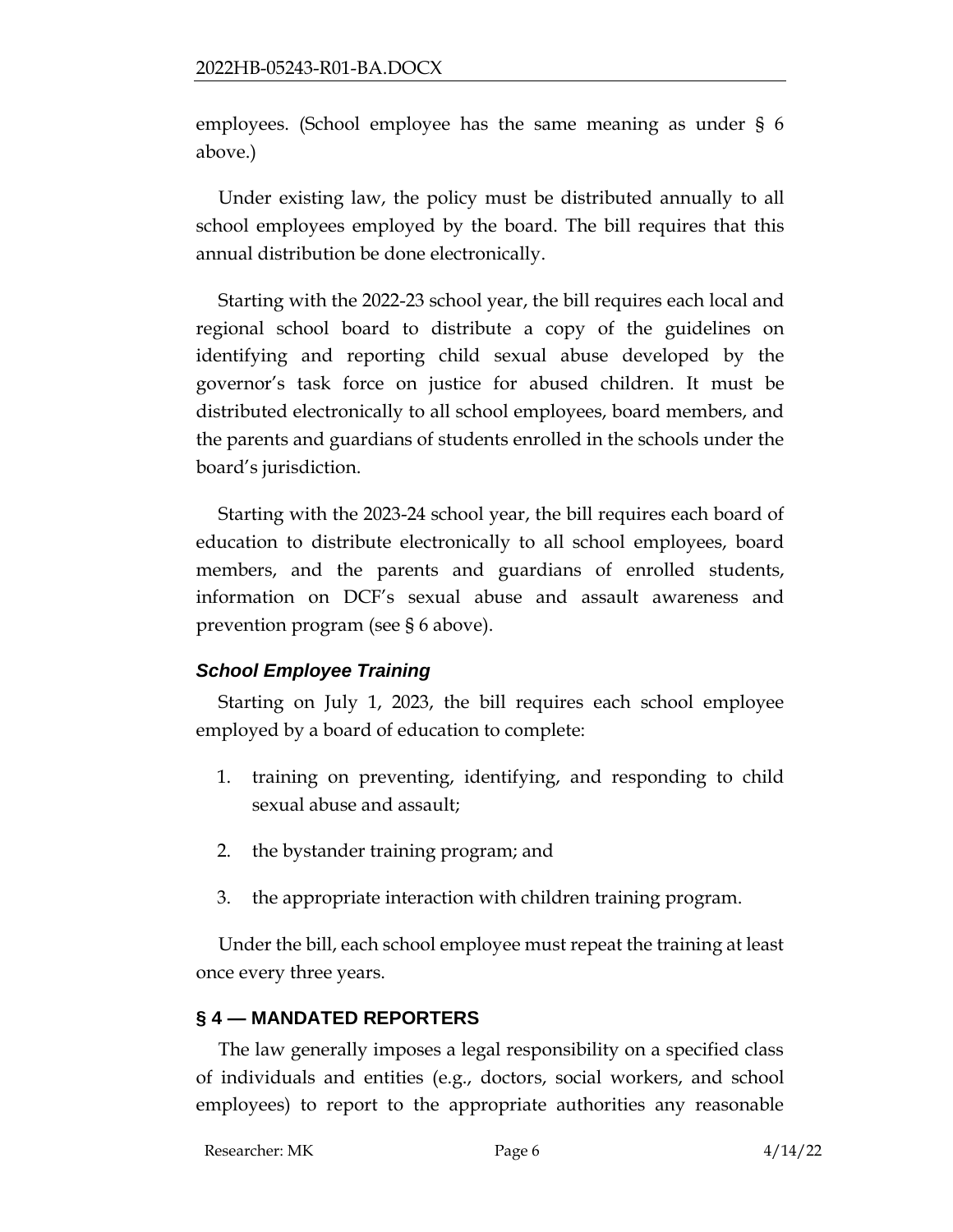suspicion or belief that a child is being abused or neglected ("mandated reporters").

The bill expands the list of mandated reporters to include paid youth camp staff members age 21 or older. Under existing law, paid youth camp directors and paid assistant directors are already mandated reporters.

By law, failure to report suspected child abuse or neglect is a class A misdemeanor if a mandated reporter fails to report within the prescribed time period. But it is a class E felony if the (1) violation is a subsequent violation; (2) violation is willful, intentional, or due to gross negligence; or (3) mandated reporter had actual knowledge that a child was abused or neglected, or a student was the victim of sexual assault.

# **§ 8 — TASK FORCE ON CHILD SEXUAL ABUSE AND EXPLOITATION**

## *Purpose*

The bill establishes a 9-member task force to study the sexual abuse and exploitation of children on the Internet, or facilitated by Internet users in the state, from January 1, 2019, through December 31, 2021.

The study must examine:

- 1. the types and frequency of this abuse and exploitation,
- 2. grooming tactics used by adults to engage in this abuse and exploitation, and
- 3. any barriers that may prevent the adequate or timely investigation or prosecution of this abuse and exploitation.

# *Members and Appointments*

The task force includes the following members:

- 1. one appointed by the House speaker, who is a member of the Trafficking in Persons Council;
- 2. one appointed by the Senate president, who must have expertise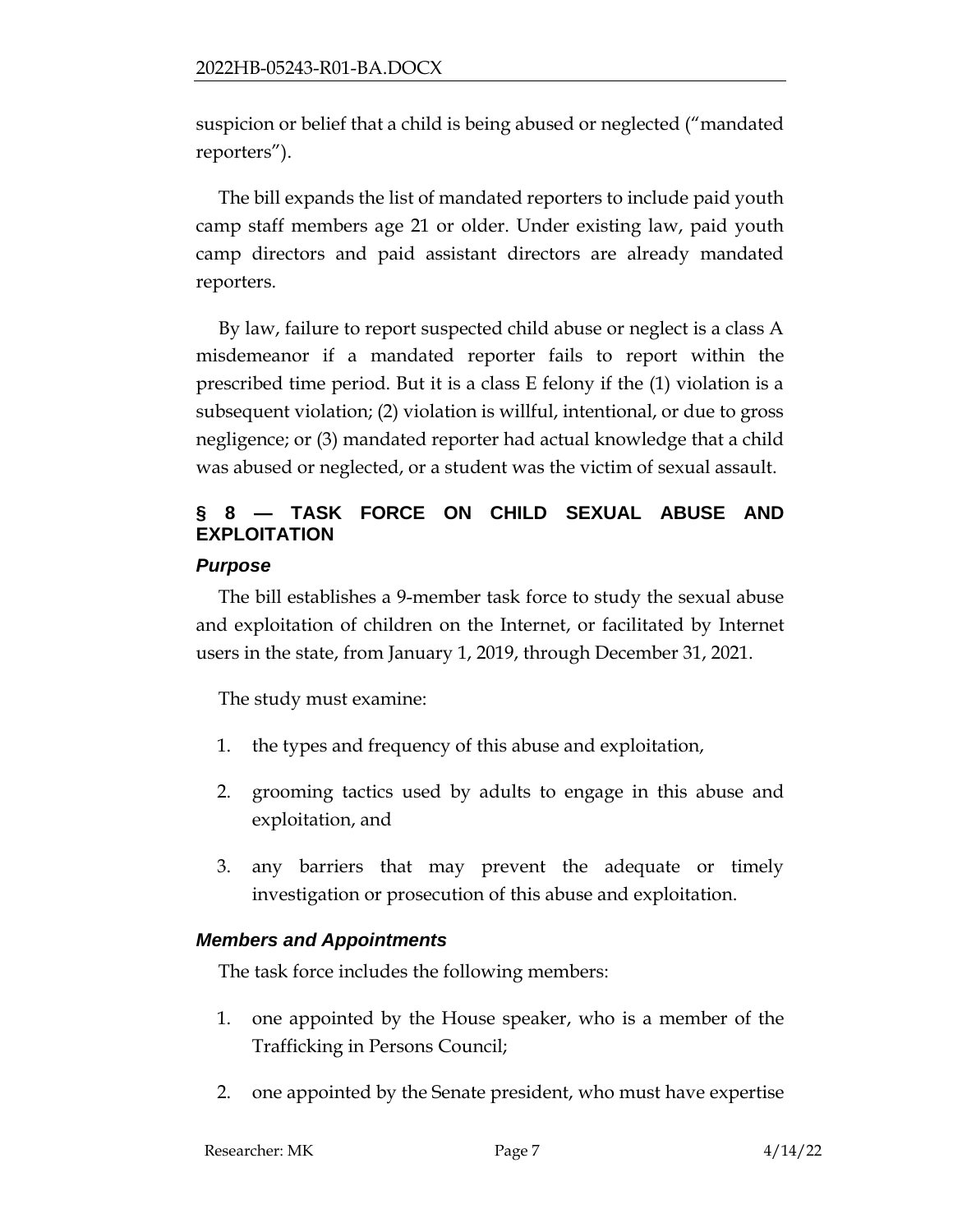in prosecuting child sexual abuse and exploitation originating online;

- 3. one appointed by the House majority leader, who represents a non-profit organization that raises awareness of online child sex abuse and exploitation;
- 4. one appointed by the Senate majority leader, who must have expertise in data and behavioral trends concerning child sexual abuse and exploitation;
- 5. one appointed by the House minority leader, who represents the Connecticut Police Chiefs Association;
- 6. one appointed by the Senate minority leader, who represents the Alliance to End Sexual Violence;
- 7. the DCF and Department of Emergency Services and Public Protection commissioners, or their designees; and
- 8. the chief state's attorney or his or her designee.

All initial appointments must be made within 30 days after the bill passes and any vacancy must be filled by the appointing authority.

The Children's Committee's chairpersons must select the task force's chairperson from among its members. The task force chairperson must schedule the first task force meeting, to be held within 60 days after the bill passes.

The Children's Committee's staff must serve as the task force's administrative staff.

# *Reporting and Termination*

The task force must report its findings and recommendations to the Children's Committee by January 1, 2023. The report must include the:

1. number of allegations of this abuse and exploitation reported to law enforcement;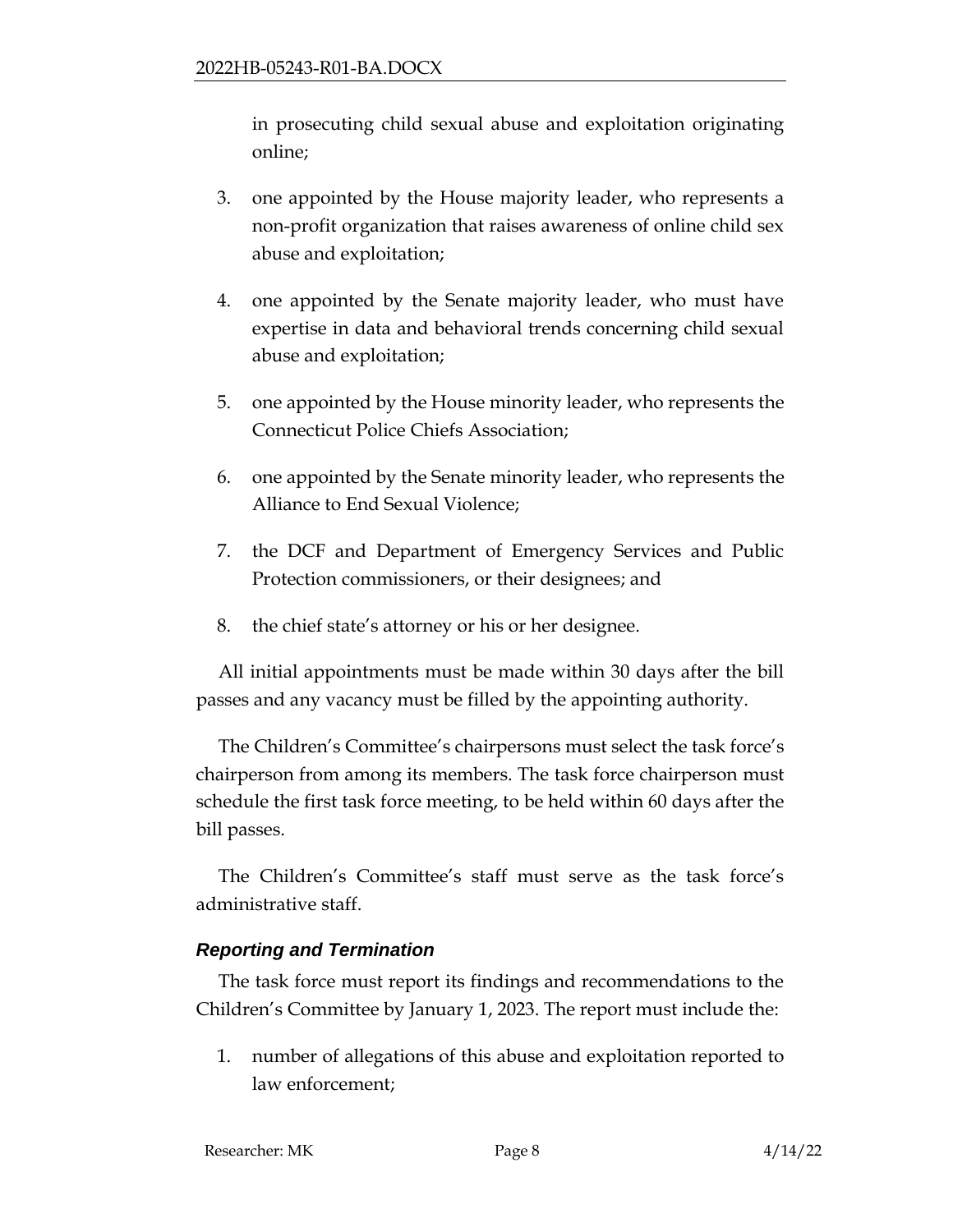- 2. number of these reports that resulted in arrest and the number that resulted in prosecution; and
- 3. to the extent the task force can determine, the reasons why certain allegations were not prosecuted.

The report must not contain personally identifying information concerning victims of child sexual abuse or exploitation.

The task force terminates when it submits the report or January 1, 2023, whichever is later.

## **§§ 9-11 — ADDRESS CONFIDENTIALITY PROGRAM**

By law, the address confidentiality program, administered by the Secretary of the State (SOTS), allows certain victims to receive a substitute mailing address to keep their residential address confidential due to safety concerns (see BACKGROUND).

The bill expands the program by allowing the following individuals to participate:

- 1. victims of (a) 1st or 2nd degree kidnapping, (b) 1st or 2nd degree kidnapping with a firearm, or (c) human trafficking;
- 2. victims of child abuse that was substantiated by DCF and the basis for issuing a restraining order or civil protection order; and
- 3. children who are the subject of petitions to terminate parental rights granted by the court.

Current law already allows victims of family violence; injury or risk of injury to a child; 1st, 2nd, 3rd, or 4th degree sexual assault; 1st degree aggravated sexual assault; 3rd degree sexual assault with a firearm; sexual assault in a spousal or cohabiting relationship; or 1st, 2nd, or 3rd degree stalking to participate in the program.

Under the bill, SOTS must certify an application from any of the above persons if it is filed on the prescribed form and includes a statement made under penalty of false statement that the person, or the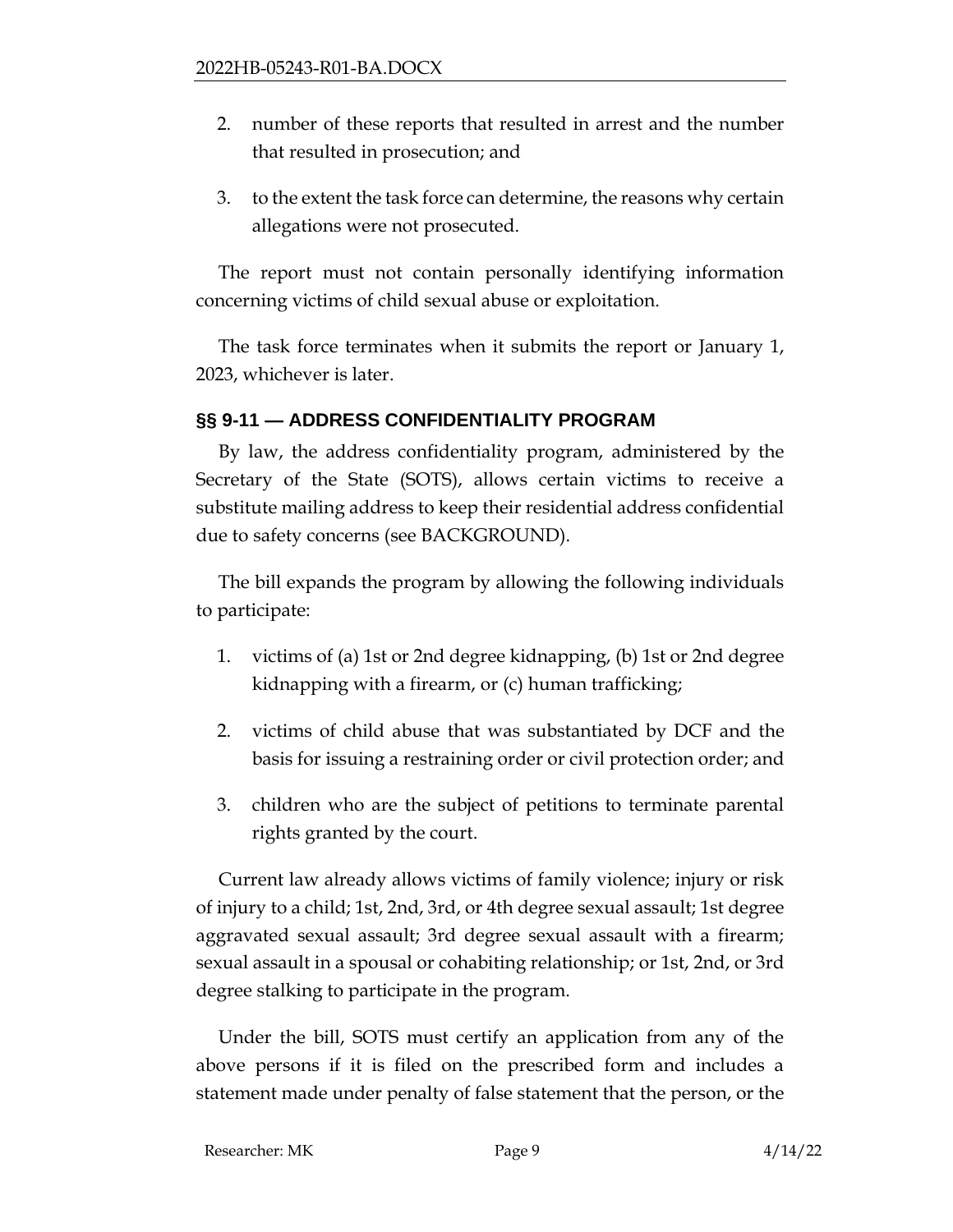person on whose behalf the application is filed, is such a victim or child and fears for their safety or that of any children living in the home. As under existing law, the application must also (1) be dated and signed, (2) designate SOTS as the agent for service of process and mailing purposes, (3) include supporting documentation, and (4) provide a Connecticut residential address and phone numbers, if available.

(Presumably, DCF, a temporary or permanent guardian, or adoptive parent would initiate the program application on a child's behalf, following a process determined by SOTS under its authority to adopt regulations for this program.)

## **BACKGROUND**

## *CDC's Youth Risk Behavior Survey*

Under existing agency practice, DPH biennially conducts the CDC's Youth Risk Behavior Survey, administered in Connecticut as the Connecticut School Health Survey, with funding provided through a cooperative agreement with the CDC. The CDC randomly selects approximately 50 high schools that are a representative sample of public high school students. DPH staff obtain permission from the CDCselected schools to conduct the survey.

## *Address Confidentiality Program*

By law, once an applicant to the address confidentiality program is certified by SOTS, he or she receives a substitute address. SOTS, as the participant's legal agent, receives any mail and service of process sent to that substitute address and forwards it to the participant's confidential address free-of-charge.

Participants may generally have (1) their street address omitted from voter registries, (2) correspondence from state agencies sent to their substitute address, and (3) their marriage records kept confidential. Participants may renew their certification every four years. SOTS may cancel a participant's certification under certain circumstances, but the participants may reapply at any time (CGS § 54-240 et seq. and Conn. Agencies Regs. § 54-240-1 et seq.).